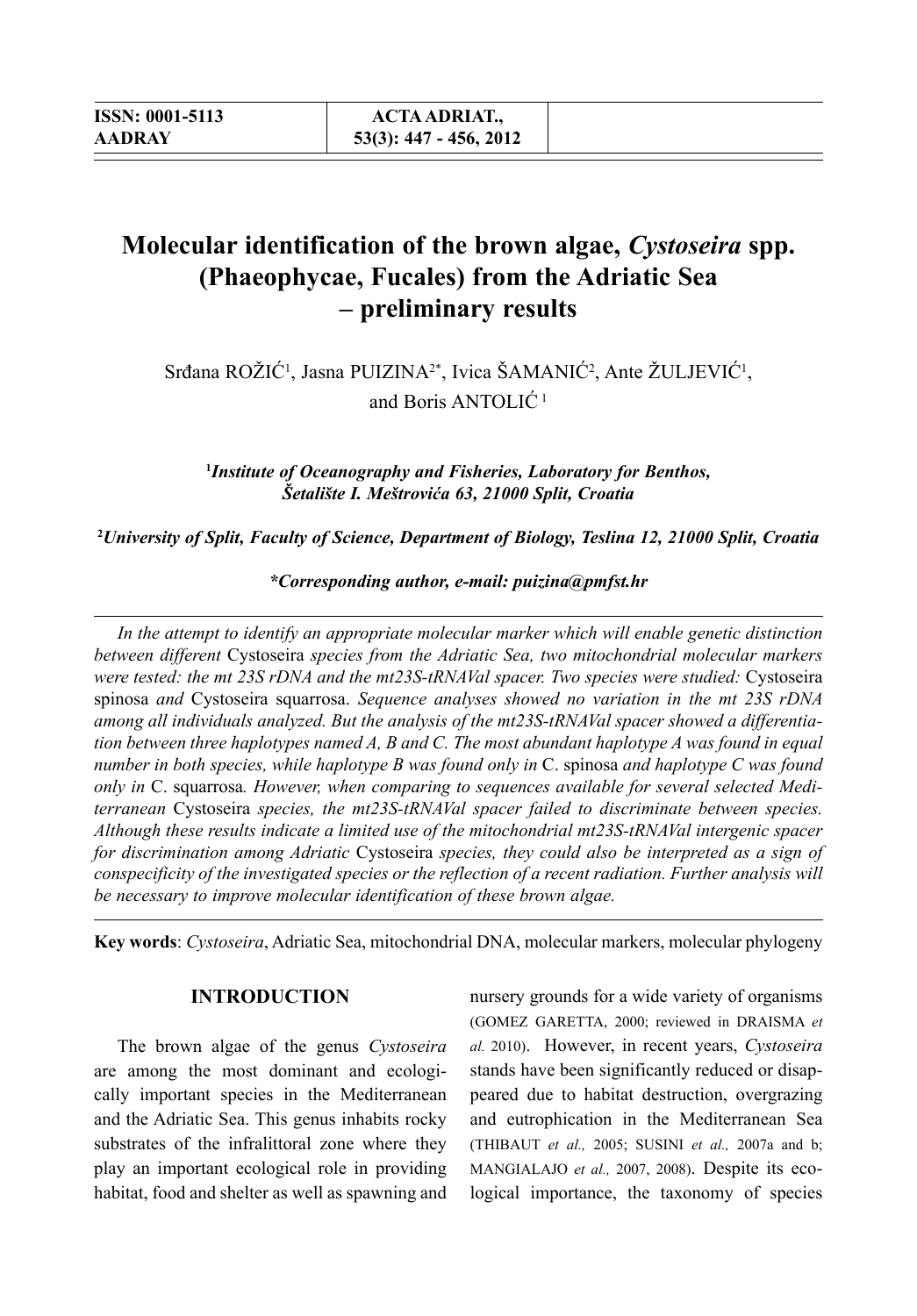within the genus is still poorly understood and no studies have yet explored the genetic diversity of *Cystoseira* species in the Adriatic Sea.

The genus accounts for a large number of taxa including species, varieties and forms, currently 56 in the Adriatic Sea (GUIRY & GUIRY, 2012), 348 names total recorded in the Index Nominum Algarum (SILVA, 2012.), 292 names of which 38 have been flagged as currently accepted taxonomically (GUIRY & GUIRY, 2012), which may exhibit great adaptability to different ecological conditions, mostly by morphological variation (ERCEGOVIĆ, 1952, 1959; GOMEZ GAR-RETA, 2000). It is a common occurrence that due to those adaptations, the ecomorphs differ greatly from the average morphology of the species, that makes difficult to distinguish which morphological variation is an adaptation to ecological conditions, and which is a characteristic of a different species. Species determination is made even more difficult by the lack of comprehensive identification keys for the genus. The only currently available key for the Adriatic *Cystoseira* species (ERCEGOVIĆ, 1952) based on morphology is outdated and was written in a period when sampling possibilities, and thus also determination, were limited. Difficulties arise while identifying the species, as several names may have been applied to the various populations or ecomorphs belonging to a single species, i.e. the morphological variability of the species has been overlooked. The situation is similar for other Sargassaceae genera such as for example the genus *Sargassum* (MATTIO & PAYRI, 2011). Since the *Cystoseira* genus is in an active process of speciation (ERCEGOVIĆ, 1952; CORMACI *et al.*, 1992), the current method of determining relations within the genus based primarily on morphological characteristics, is shown as being insufficient to unambiguously separate some species of this genus. Because of this, the focus is increasingly shifting to molecular methods of studying marine algae phylogeny, particularly brown algae, and this genus. In order to overcome morphological ambiguities in the identification of speceis, molecular markers are nowadays used (JEGOU *et al.,* 2010).

Several different molecular markers have been used in recent studies of brown algae molecular taxonomy and phylogeny. The most common ones are nuclear ribosomal markers, ITS, SSU and LSU, (ROUSSEAU *et al.,* 2001; LE CLERC *et al.,* 1998; HARVEY & GOFF, 2006.), ITS2 (JEGOU *et al.,* 2010), plastid markers, rbcL and psaA (BITTNER *et al.,* 2008; CHO *et al.,* 2006), and mitochondrial markers, mt 23S and mt spacer (COYER *et al.,* 2006; DRAISMA *et al.,* 2010). Hovewer, most of these markers have been used for delineation among the higher taxonomic units such as genera and families and rarely for distinguishing between the species. This is especially the case in the order Fucales, the family Sargassaceae, and the genus *Cystoseira,* which require highly variable markers to determine relations between the taxa (DE REVIERS *et al*., 2007). SUSINI *et al*. (2007b) have noted high genetic variations in the populations of the genus *Cystoseira*, and suggest that due to those variations the populations should be considered separately when studying the ecology of the genus.

Recently, DRAISMA *et al*. (2010) have underlined the usefulness of the mitochondrial 23S in the delineation of Sargassaceae genera and the potential of the mt23S-tRNAVal spacer at below genus level. With the purpose of identifying the appropriate molecular marker with which species distinction of the Adriatic *Cystoseira* could be achieved, we choose to test those two mitochondrial molecular markers in a preliminary study. Two Adriatic *Cystoseira* species were analyzed: *Cystoseira spinosa* (Savageau, 1912) and *Cystoseira squarrosa* (De Notaris, 1841). The data was then compared to published sequences of other Mediterranean *Cystoseira* species; *C. bracata*, *C. spinosa, C. susanensis, C. elegans, C. baccata* and *C. usneoides*  (from DRAISMA *et al*., 2010).

### **MATERIAL AND METHODS**

#### **Sample collection and DNA preparation**

Ten individuals of each species were sampled from the rocky bottom between 3 and 5 m of depth. C*ystoseira spinosa* was collected from the island of Brač (43°23'23.52"N -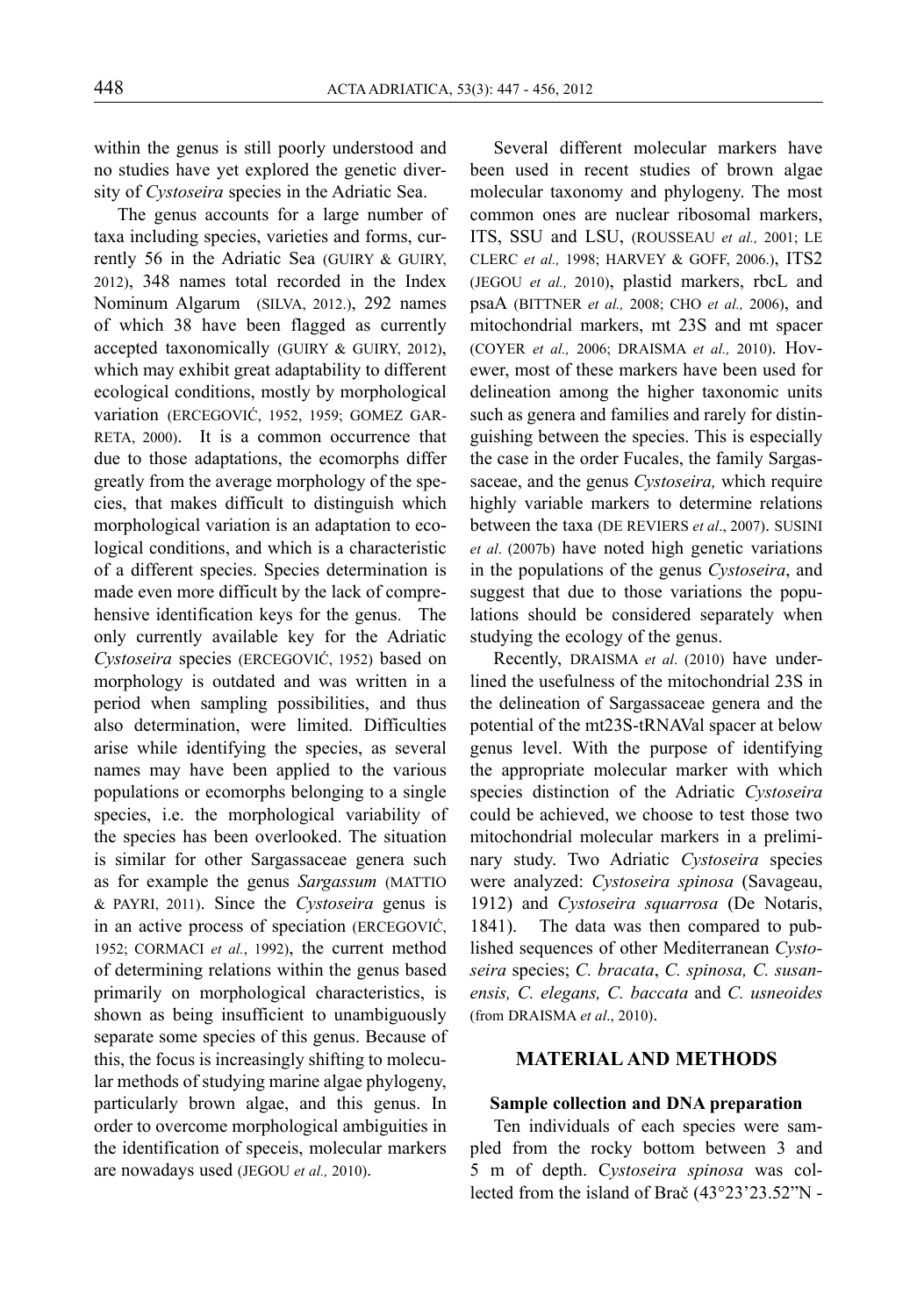| Gene<br>region                            | Primer                                     | Primer sequence $(5' - 3')$    | PCR reaction ingredients (in<br>$20 \mu l$                                                                                                                                                                                     | PCR Cycling<br>conditions                                                              |
|-------------------------------------------|--------------------------------------------|--------------------------------|--------------------------------------------------------------------------------------------------------------------------------------------------------------------------------------------------------------------------------|----------------------------------------------------------------------------------------|
| Mt 23S<br>rDNA                            | $mt23S - FB$<br>(Draisma et al,<br>2010)   | AGCGTAACAGCTCACTGACCTA         | $2 \mu 1$ x PCR buffer<br>(Invitrogen)<br>1.2 µl 15 mM MgCl2<br>(Invitrogen)<br>2 µl of each dNTP (2mM)<br>1 μl of each primer (10mM)<br>0,2 µl Taq polymerase<br>(Sigma)<br>1 µl DNA template<br>(concentration undetermined) | $(1)$ 2 min at<br>$94^{\circ}$ C<br>$(2)$ 40 cycles<br>of 30s at 94°C,<br>30s at 50 °C |
|                                           | $mt23S - RB$<br>(Draisma et al.)<br>2010)  | CTGTGGCGGTTTAAGGTACGGTT        |                                                                                                                                                                                                                                | and $40s$ at $72$<br>$\rm ^{\circ}C$<br>$(3)$ final                                    |
|                                           |                                            |                                |                                                                                                                                                                                                                                | extension for 5<br>min at $72 °C$                                                      |
|                                           |                                            |                                |                                                                                                                                                                                                                                | (Cover et al.<br>2006)                                                                 |
| Mt<br>spacer<br>$(mt23S-$<br>tRNA<br>Lys) | $tRNALvs - F1$<br>(Draisma et al,<br>2010) | <b>GGGGTGAAAAAATATCACTTTGA</b> | $2 \mu$ l 1 x PCR buffer (contains<br>15mM MgCl2, Sigma)<br>2 µl of each dNTP (2mM)<br>1 µl of each primer (10mM)<br>$0,2$ µl Taq polymerase<br>(Sigma)<br>1 µl DNA template<br>(concentration undetermined)                   | $(1)$ 2 min at<br>$94^{\circ}$ C                                                       |
|                                           |                                            |                                |                                                                                                                                                                                                                                | $(2)$ 40 cycles<br>of 30s at<br>94°C, 1 min                                            |
|                                           | $tRNALys - R1$<br>(Draisma et al,<br>2010) | AACCCAAGACCCTCGGATTA           |                                                                                                                                                                                                                                | at 50°C and 1<br>min at $72^{\circ}$ C                                                 |
|                                           |                                            |                                |                                                                                                                                                                                                                                | $(3)$ final<br>extension for 5<br>min at $72 °C$                                       |
|                                           |                                            |                                |                                                                                                                                                                                                                                | (Coyer et al,<br>2006)                                                                 |

*Table 1. Primers, PCR conditions and reaction ingredients*

16°27'34.78"E) in March 2010, and *C. squarrosa* from the Dubrovnik city area (42°35'13.45"N - 18°10'35.86"E) in July 2010. Morphological analysis was guided with characteristics described by ERCEGOVIĆ (1952). Immediately after collection, a part of the branch least overgrown by epiphytes was separated from each specimen. Visible epiphytes were then mechanically removed from the sampled part, and it was washed with distilled water and stored in silica gel. The rest of the talus was stored in 4% formaldehyde. Total DNA was isolated from silica dried algal tissue using Qiagen Plant mini kit and additionally purified using Qiagen Plasmid mini kit.

#### **PCR primers, PCR and sequencing**

Primers published by DRAISMA *et al*. (2010) for the mt 23S and the mt23S-tRNAVal spacer were used for PCR amplification and sequencing. Primers, PCR conditions and reaction ingredients are listed in Table 1. The thermo cycler used in PCR amplification of all regions was Applied Biosystems 2720. The amplified DNA fragments were purified using QIAEX II gel extraction kit 150 (Qiagen). Sequencing was done by Macrogen in Korea using an ABI PRISM 3100 Avant Genetic Analyzer.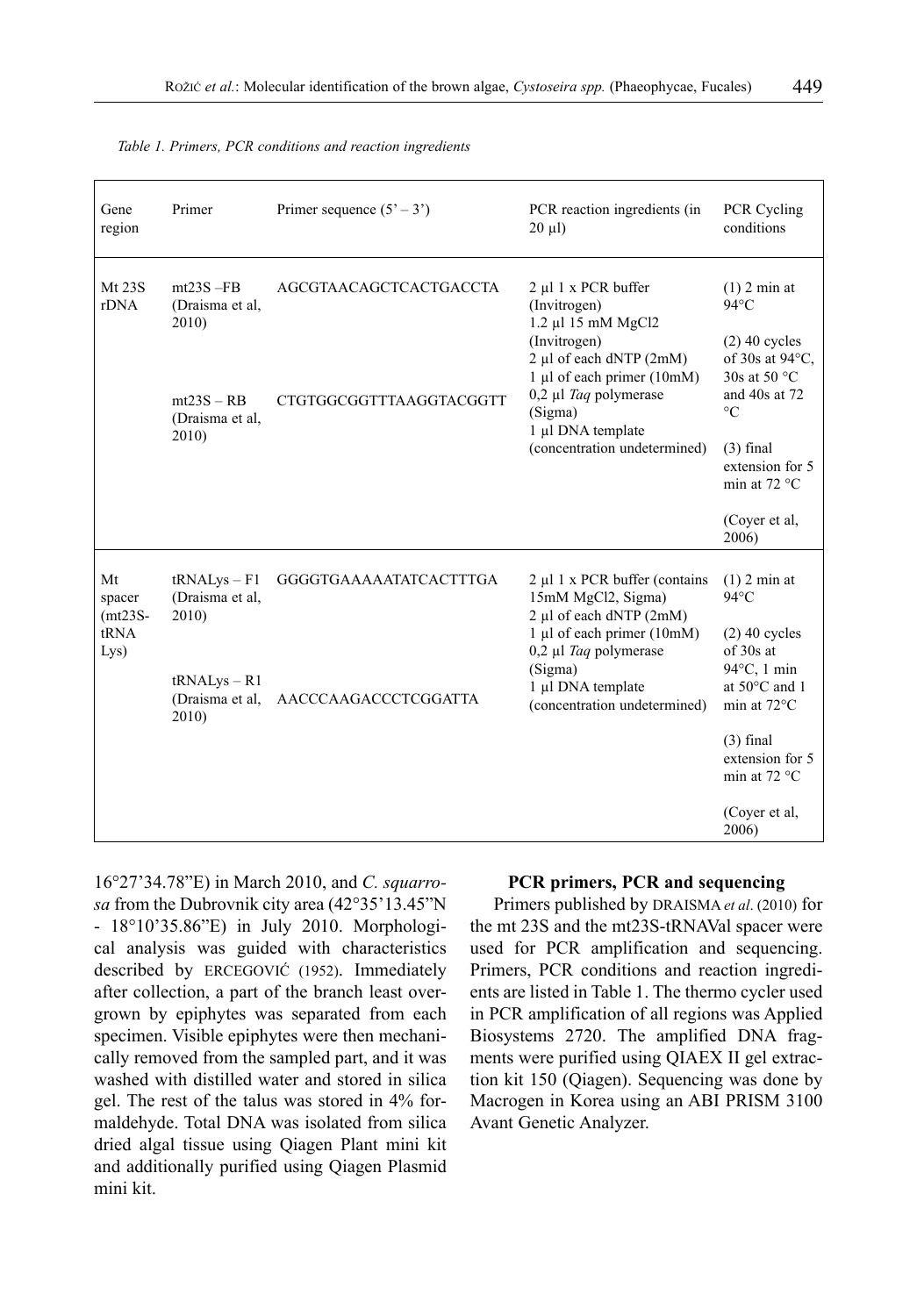| <b>Species</b>        | <b>Collection site</b> | <b>Specimens</b>                                                                                   | Sequence                                                            | <b>Haplotypes</b> | Accession<br>number |
|-----------------------|------------------------|----------------------------------------------------------------------------------------------------|---------------------------------------------------------------------|-------------------|---------------------|
|                       |                        | C spinosa 1                                                                                        | 23S rRNA,<br>mitochondrial                                          |                   |                     |
| Cystoseira spinosa    | Brač Island            | C spinosa 4                                                                                        |                                                                     | Haplotype 1       | HQ438490            |
| Cystoseira squarrosa  | Dubrovnik city<br>area | C squarrosa 1<br>C squarrosa 3                                                                     | 23S rRNA,<br>mitochondrial                                          | Haplotype 1       | HQ438491            |
| Cystoseira spinosa    | Brač Island            | C spinosa 1<br>C spinosa 2                                                                         | 23S ribosomal RNA -<br>tRNA Val intergenic<br>spacer, mitochondrial |                   |                     |
|                       |                        | C spinosa 4<br>C spinosa 6                                                                         |                                                                     | Haplotype A       | HQ438492            |
|                       |                        | C_spinosa_10                                                                                       |                                                                     |                   |                     |
|                       |                        | C spinosa 3<br>C spinosa 5<br>C spinosa 7                                                          | 23S ribosomal RNA-<br>tRNA Val intergenic<br>spacer, mitochondrial  | Haplotype B       | HQ438493            |
| Cystoseira squarrosa, | Dubrovnik city<br>area | C squarrosa 3<br>C squarrosa 4<br>C squarrosa 5<br>C squarrosa 6<br>C squarrosa 8<br>C squarrosa 9 | 23S ribosomal RNA-<br>tRNA Val intergenic<br>spacer, mitochondrial  | Haplotype A       | HQ438494            |
|                       |                        | C squarrosa_1                                                                                      | 23S ribosomal RNA -<br>tRNA Val intergenic<br>spacer, mitochondrial | Haplotype C       | HQ438495            |

*Table 2. Species, localities, specimens and GenBank accession numbers for sequence data generated in this study*

#### **Data analysis**

Raw sequences were edited and trimmed manually using Bioedit v. 7.0.9. (HALL, 1999). The number of polymorphic sites and phylogenetically informative sites were determined using the DnaSP v5 (LIBRADO & ROZAS, 2009). Alignment of sequences was processed using ClustalX (LARKIN *et al*., 2007) and visualized in GeneDoc (NICOLAS *et al.* 1997) for each marker independently. A total of 11 sequences for other Mediterranean *Cystoseira* species available on GenBank and published by DRAISMA *et al.* (2010)

were included in the analyses. The most suitable model of nucleotide evolution was determined by the Akaike Information Criterion, AIC, (AKAIKE, 1974) as implemented in JModelTest (POSADA, 2008): for the 23S rDNA the selected model was TrN+G with gamma=0.013, and for the mt spacer the selected model was HKY, with ti/tv=1.4910. Bayesian analyses were performed using MrBayes 3.1.1 (HUELSENBECK & RONQUIST, 2001). The parameters of the Markov Chain Monte Carlo (MCMC) analysis comprised two runs (four chains each) for 500000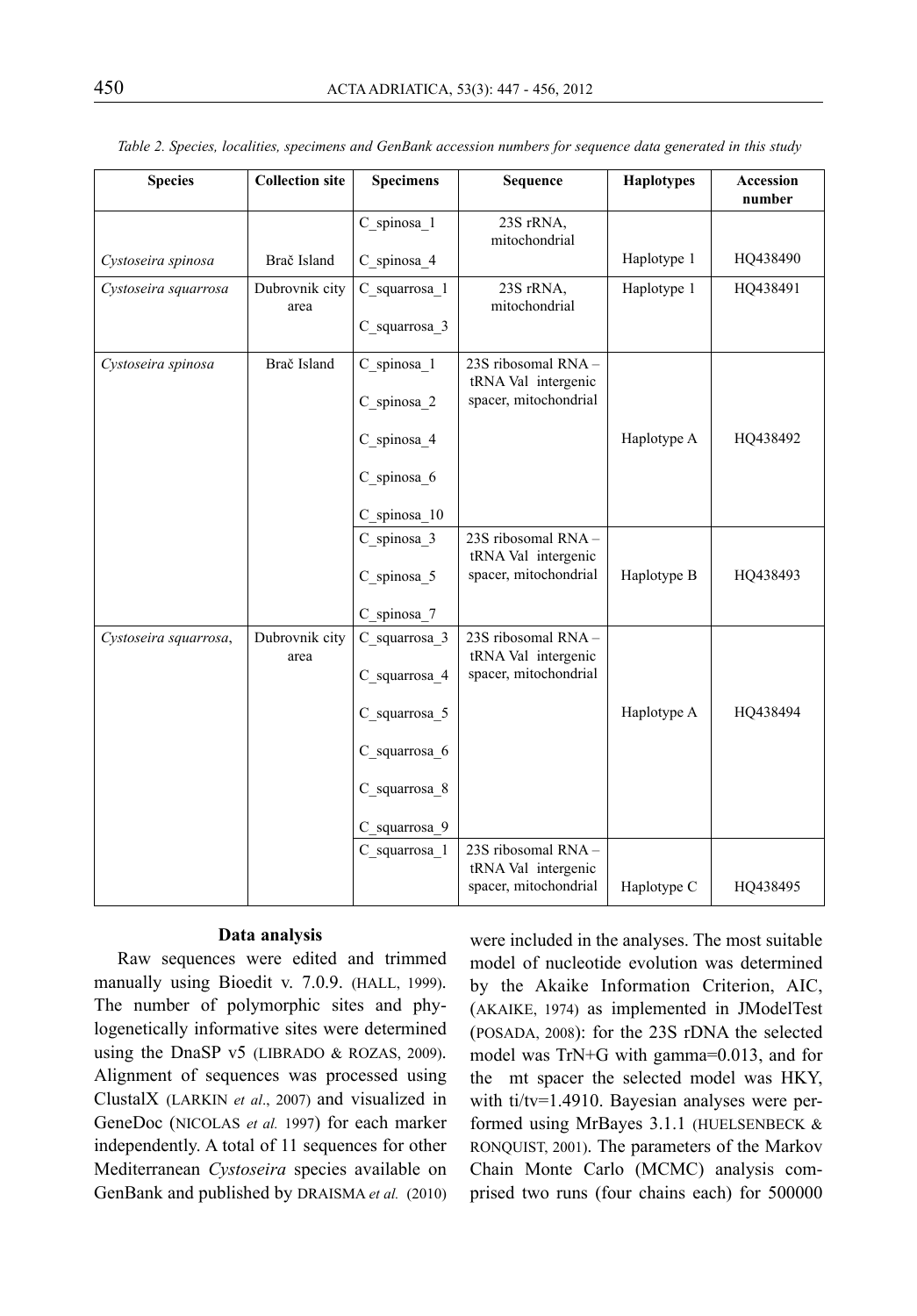generations, with the sample frequency set to 100 and discarding first 1250 trees as the burn in. Thus, the posterior probabilities of the clades were determined from 3750 trees and the 50% majority-rule consensus tree was built.

#### **RESULTS AND DISCUSSION**

A total of four sequences for the mt23S rDNA (394 pb) and 15 sequences for the mt intergenic spacer (mt23S-tRNAVal) (333 pb) were successfully amplified and sequenced. Sequences of 23S rDNA were obtained for two individuals of *C. spinosa* and two individuals of *C. squarrosa*. Sequences of mt spacer were obtained for eight individuals of *C. spinosa* and seven individuals of *C. squarrosa* (Table 2). The sequences were deposited in GenBank (Table 2).

The 23S rDNA sequences showed no variability in all four investigated specimens (data not shown). This result indicated that the mt23S marker is not suitable for distinguishing between *C. spinosa* and *C. squarrosa* and wasn't further analyzed.

The aligned sequences for the intergenic spacer included 18bp of the 3'end of the 23S gene to the tRNA Val gene, encompassing also the tRNA Lys gene at the 5'end of the tRNA Val gene (COYER *et al*., 2006). The mt23S-tRNAVal intergenic spacer sequences of eight specimens of *C. spinosa* and seven specimens of *C. squarrosa* revealed two informative sites, one of them being parsimony informative, and the other being singleton variable site. The number of haplotypes was three, named A, B, and C (Fig. 1). The most frequent haplotype was



*Fig. 1. Radial tree showing relations between haplotypes A, B and C for the mt spacer (mt23S-tRNA Val) of C. spinosa and* C. squarrosa *using Bayesian analysis. Number on the branch is posterior probability. Scale indicates expected number of substitutions per site*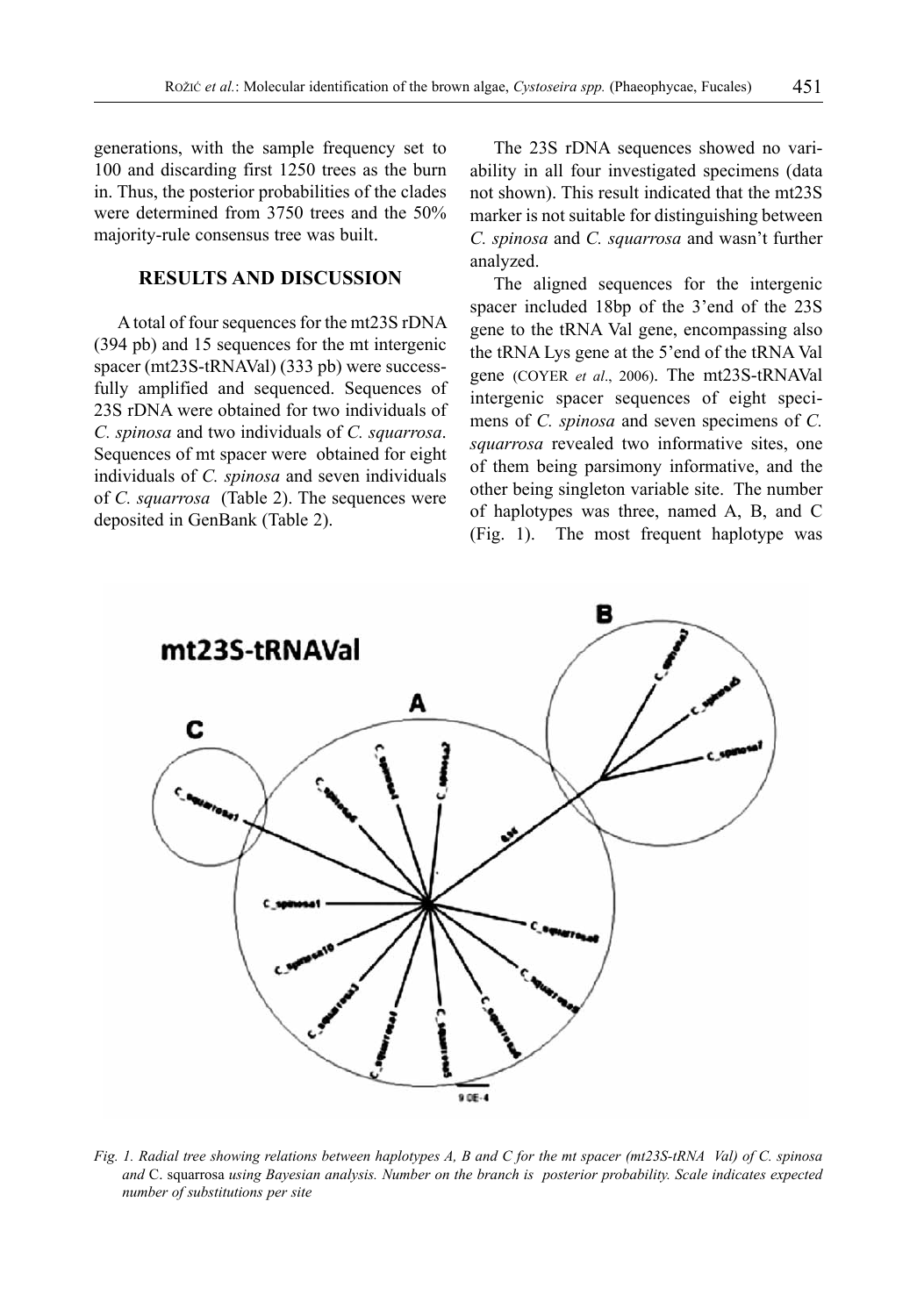

*Fig. 2. Phylogenetic tree of the mt23S-tRNAVal haplotypes of the Adriatic* C. squarrosa *and* C. spinosa *and Mediterranean Cystoseira speciesis (taken from DRAISMA et al., 2010) (*C. bracata, C. spinosa, C. susanensis, C. elegans, C. baccata and C. usneoides .C. nodicaulis, C. granulata*). The tree was constructed using Bayesian analysis. Numbers on nodes are posterior probabilities. Scale indicates expected number of substitutions per site*

haplotype A. It was found in five *C. spinosa*  and six *C. squarrosa* specimens. The haplotype B was found in three *C. spinosa* specimens, whereas the haplotype C was found only in one *C. squarrosa* specimen. The grouping of a large number of samples of both species in the haplotype A indicates that the mt23S-tRNAVal spacer is insufficiently informative for distinction between *C. spinosa* and *C. squarrosa.*

This conclusion is further confirmed by comparing the mt23S-tRNAVal intergenic spacer sequences of *C. spinosa* and *C. squarrosa* to the other Mediterranean *Cystoseira* species published by DRAISMA *et al.* (2010). The final mt23S-tRNAVal dataset covered 26 sequences; 15 sequences of Adriatic *Cystoseira* species and 11 sequences dowloaded from the Gen-Bank, which exhibited the highested sequence homology to the Adriatic *Cystoseira* species.

The topology of the tree shows grouping of both *C. spinosa* and *C. squarrosa* specimens into a single well suported clade (posterior probability= 01). Interestingly, *C. elegans* from Sicily clustered also into this clade, whereas several *C. spinosa* sequences originating from Spain clustered separately (Figs. 2 and 3).

The preliminary results indicate some variability of the mt intergenic spacer (mt23S-tRNA Val) among species and populations of the two species studied. However, the variability of this region is insufficient to achieve species separation among the analyzed Adriatic *Cystoseira* specimens. It is possible, that the analyzed Adriatic species of *Cystosiera* are highly related species with a relative young origin, where genetic mutations haven't had the time to accumulate. Alternatively, the two populations studied would belong to a single species and not two as origi-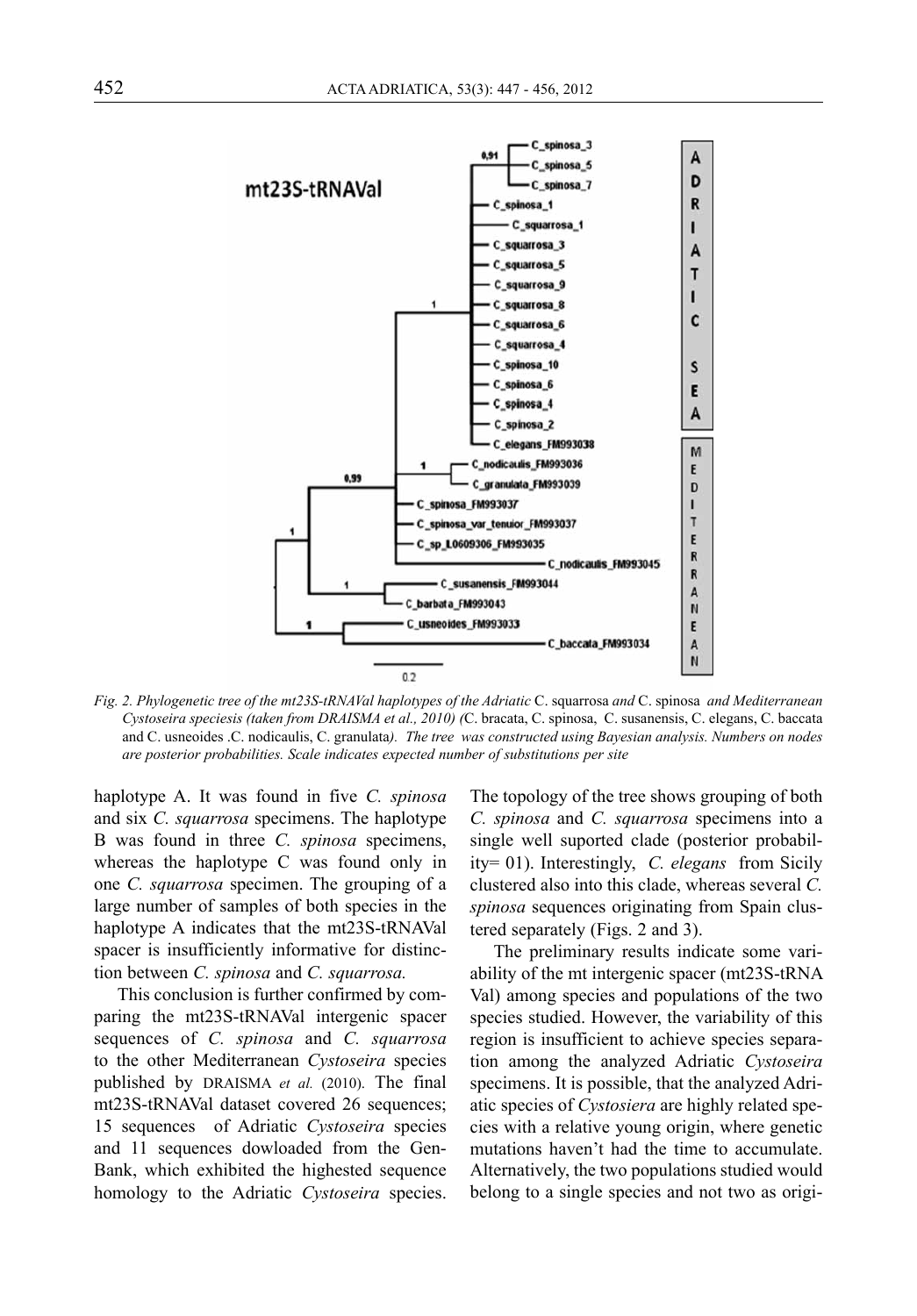

*Fig. 3. Sequence alignment for the mt spacer (mt23S-tRNAVal) sequences analyzed in Fig. 2*

nally assumed. Interestingly, GIACCONE (1978) had considered that "squarrosa" might be a variety of *C. spinosa* (as *C. spinosa* var. *squarrosa* (De Notarsis) Giaccone) (GUIRY & GUIRY, 2012), but this combination is currently considered as a synonym of *C. squarrosa*. More morphological and molecular studies have to be carried out before a definitive conclusion can be made. And more molecular markers have to be tested to better understand the taxonomy and evolution of the genus *Cystoseira*.

#### **ACKNOWLEDGEMENTS**

This work received financial support from project of the Croatian Ministry of Science, Education and Sport to JP (No. 177-11911196- 0829). Authors thank to two anonymous reviewers for their helpful suggestions and comments, which improved the final version of the manuscript.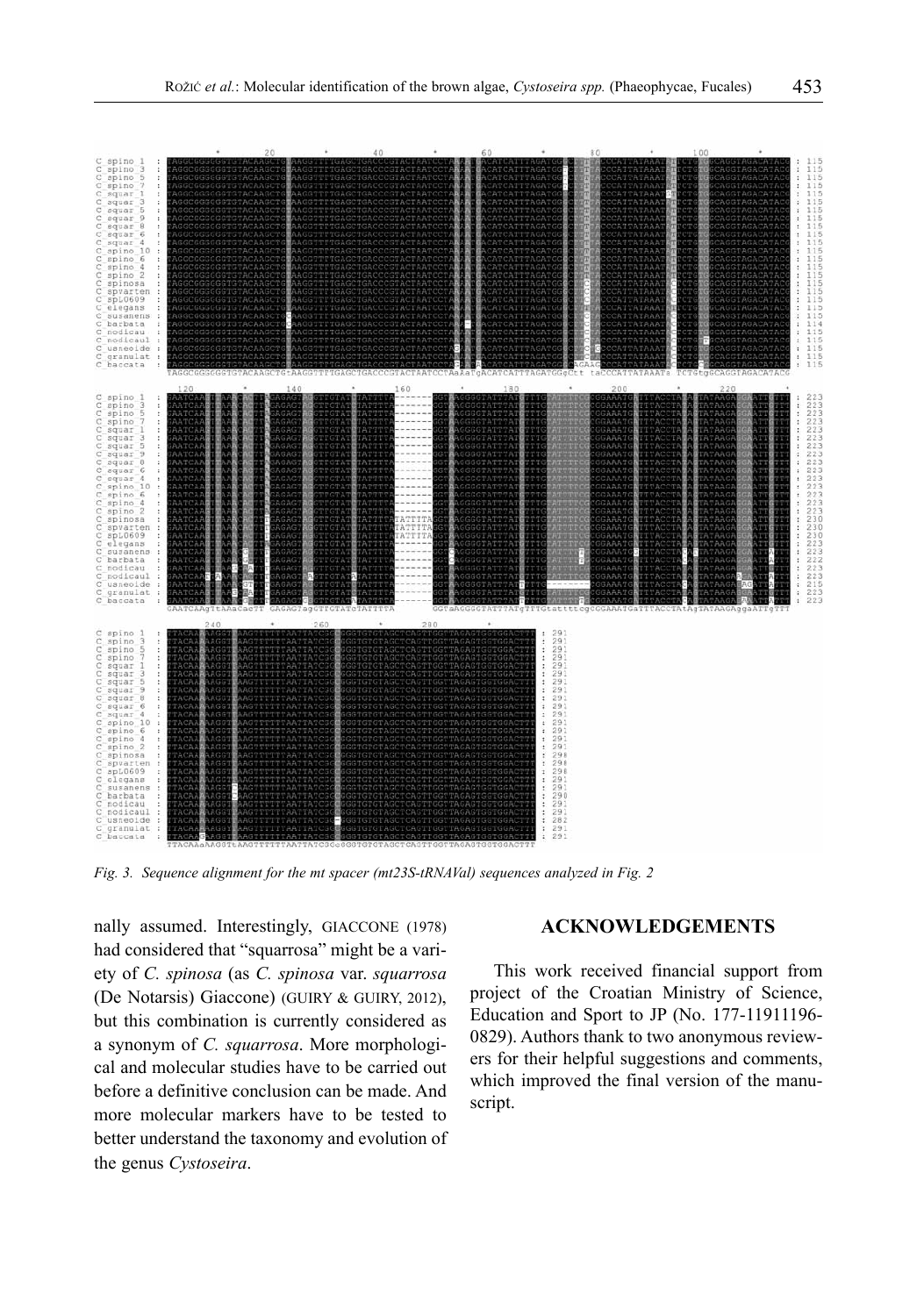#### **REFERENCES**

- AKAIKE, H. 1974. A new look at the statistical model identification. IEEE Trans. Autom. Control, 19: 716-723.
- BITTNER, L., C.E. PAYRI, A. COULOUX, C. CRUAUD, B. DE REVIERS & F. ROUSSEAU. 2008. Molecular pylogeny of the Dictyotales and their position within the Phaeophyceae, based on nuclear, plastid and mitochondrial DNA sequence data. Mol. Phylogenet. Evol., 49: 211-226.
- CHO, G.Y., F. ROUSSEAU, B. DE REVIERS & S.M. BOO. 2006. Phylogenetic relationships within the Fucales (Phaeophyceae) assessed by the photosystem I coding *psa*A sequences. Phycologia, 45: 512-519.
- CORMACI, M., G. FURNARI, G. GIACCONE, B. SCAM-MACCA & D. SERIO. 1992. Observations taxonomiques et biogéographiques sur quelques espéces du genre *Cystoseira* C. Agardh (Taxonomic and biogeographic observations on some species of the genus *Cystoseira* C. Agardh). Bull. Inst. Oceanogr., 9: 21-36.
- COYER, J.A., G. HOARAU, M. OUDOT–LE SECQ, W.T. STAM & J.L. OLSEN. 2006. A mtDNA - based phylogeny of the brown algal genus *Fucus* (Heterokontophyta; Phaeophyta). Mol. Phylogenet. Evol., 39: 209–222.
- DE REVIERS, B., F. ROUSSEAU & S.G. DRAISMA. 2007. Classification of the Phaeophyceae from past to present and current challenges. In: J. Brodie and J. Lewis (Editors). Unraveling the algae: the past, the present, and future of algal systematics. CRC Press, Boca Raton, pp. 267–279.
- DRAISMA, S.G.A., E. BALLESTEROS, F. ROUSSEAU & T. THIBAUT. 2010. DNA sequence data demonstrate the polyphyly of the genus *Cystoseira* and other Sargassaceae genera (Phaeophyceae). J. Phycol., 46: 1329-1345.
- ERCEGOVIĆ, A. 1952. Jadranske cistozire (Cystoseira of Adriatic). Institute of Oceanograpy and Fisheries, Split, pp. 208.
- ERCEGOVIĆ, A. 1959. Les facteurs de selection et d'isolement dans la genese de quelques especes d'algues Adriatiques (Factors of selection and isolation in the genesis of some algae

species in the Adriatic). Int. Rev. Gesamten. Hydrobiol., 44: 32-483.

- GIACCONE, G. 1978. Revisione della flora marina de Mare Adriatico (Review of the marine flora of the Adriatic Sea). Ann. Parco Mar. Miramare, 6: 1-118.
- GOMEZ GARRETA, A. 2000. Cystoseira C. Agardh. In: A. Gomez Garreta (Editor). Flora phycologica Iberica, Vol.1 Fucales. University of Murcia, Publications Services, Barcelona, pp. 99–101.
- GUIRY, M.D. & G.M. GUIRY 2012. AlgaeBase. World-wide electronic publication, National University of Ireland, Galway. Available at http://www.algaebase.org
- HALL, T.A. 1999. BioEdit: a user friendly biological sequence alignment editor and analysis program for Windows 95/98/NT. Nucleic Acids Sym. Ser.*,* 41: 95–98.
- HARVEY, J.B.J. & L.J. GOFF. 2006. A reassessment of species boundaries in *Cystoseira* and *Halidrys* (Phaeophyceae, Fucales) along the North American west coast. J. Phycol., 42: 707-720.
- HUELSENBECK J.P. & F.R. RONQUIST. 2001. MrBayes: Bayesian inference of phylogenetic trees. Bioinformatics, 17: 754-745.
- JEGOU, C., G. CULIOLI, N. KERVAREC, G. SIMON & V. STIGER-POUVREAU. 2010. LC/ESI-MS n and 1H HR-MAS NMR analytical methods as useful taxonomical tools within the genus *Cystoseira* C. Agardh (Fucales; Phaeophyceae). Talanta, 83: 613-622.
- LARKIN, M.A., G. BLACKSHIELDS, N.P. BROWN, R. CHENNA, P.A. MCGETTIGAN, H. MCWILLIAM, F. VALENTIN, I.M. WALLACE, A. WILM, R. LOPEZ, J.D. THOMPSON, T.J. GIBSON & D.G. HIGGINS. 2007. Clustal W and Clustal X version 2.0. Bioinformatics, 23: 2947-2948.
- LECLERC, M.C., V. BARRIEL, G. LECOINTRE & B. DE REVIERS. 1998. Low divergence in rDNA ITS sequences among five species of *Fucus*  (Phaeophyceae) suggests a very recent radiation. J. Mol. Evol., 46: 115-120.
- LIBRADO, P. & J. ROZAS. 2009. DnaSP v5: A software for comprehensive analysis of DNA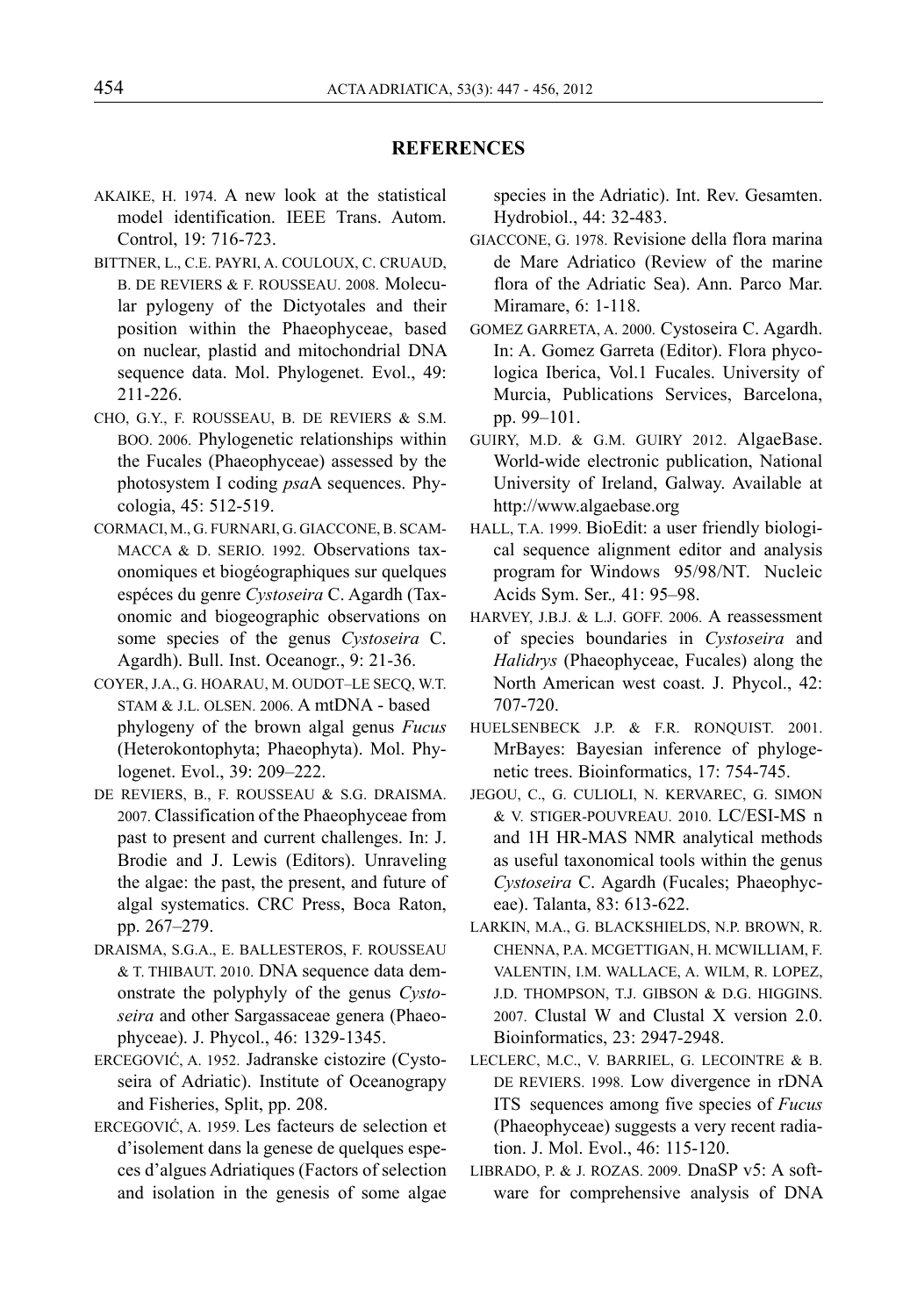polymorphism data. Bioinformatics*,* 25: 1451-1452.

- MANGIALAJO, L., N. RUGGIERI, V. ASNAGHI, M. CHIANTORE, P. POVERO & R. CATTANEO-VIET-TI. 2007. Ecological status in the Ligurian Sea: the effect of coastline urbanization and the importance of proper reference sites. Mar. Pollut. Bull., 55: 30-41.
- MANGIALAJO, L., M. CHIANTORE & R. CATTANEO-VIETTI. 2008. Loss of fucoid algae along a gradient of urbanization, and structure of benthic assemblages. Mar. Ecol. Prog. Ser.,  $358 \cdot 63 - 74$
- MATTIO, L. & C.E. PAYRI. 2011. 190 Years of *Sargassum* taxonomy, facing the advent of DNA phylogenies. Bot. Rev., 77: 31-70.
- NICHOLAS, K.B., H.B. JR NICHOLAS & D.W. II DEER-FIELD. 1997. GeneDoc: Analysis and Visualization of Genetic Variation. Embnew. news, 4:14.
- POSADA, D. 2008. jModelTest: Phylogenetic Model Averaging. Mol. Biol.Evol., 25: 1253- 1256.
- ROUSSEAU, F., R. BURROWES, A.F. PETERS, R. KUHLENKAMP & B. DE REVIERS. 2001. A comprehensive phylogeny of the Phaeophyceae based on nrDNA sequences resolves the earliest divergences. Life Sci., 324: 305-319.
- SILVA, P. 2012. Index Nominum Algarum, University Herbarium, University of California, Berkeley. Available at http://ucjeps.berkeley. edu/INA.html
- SUSINI, M., L. MANGIALAJO, T. THIBAUT & A. MEINESZ. 2007a. Development of a transplantation technique of *Cystoseira amentacea*  var. *stricta* and *Cystoseira compressa*. Hydrobiologia, 580: 241-244.
- SUSINI, M., T. THIBAUT, A. MEINESZ & D. FORCIOLI. 2007b. A preliminary study of genetic diversity in *Cystoseira amentacea* (C. Agardh) Bory var. *stricta* Montagne (Fucales, Phaeophyceae) using random amplified polymorphic DNA. Phycologia, 46: 605–611.
- THIBAUT, T. & E. BALLESTEROS. 2005. First report of *Cystoseira squarrosa* de Notaris (Fucophyceae, Fucales) from Spanish coastal waters. Cryptogam. Algol., 26: 203-207.

Received: 22 March 2012 Accepted: 28 October 2012